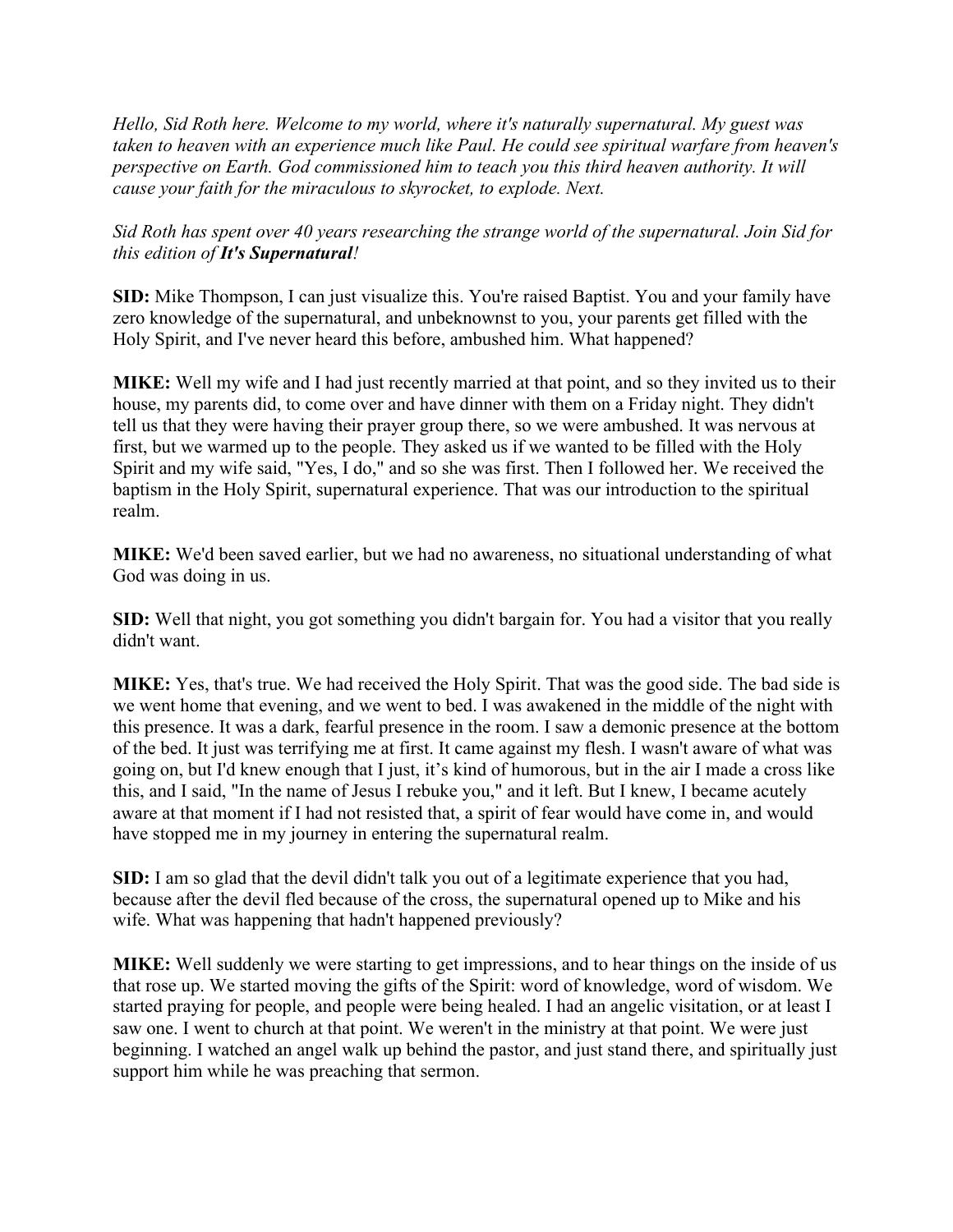**SID:** That had to, I'll use a term that teenagers use, that had to blow your mind to see this. I mean, this only happens in the Bible, it doesn't happen in real life.

**MIKE:** Right, it did blow our minds literally, in the sense literal, meaning reshaped and changed our perception of everything. It was just so dynamic and so powerful, Sid, because the supernatural, we realized that we were both spiritual and natural beings, and that we could walk in both realms at the same time, that God would use us mightily.

**SID:** The thing that intrigues me to no end is I've read in the Bible about Paul the Apostle being caught up to the third heaven. Well, Mike was caught up to the third heaven. But, well for starters, define the first, second, and third heaven.

**MIKE:** My understanding, and what I teach, is that the first heaven is actually the physical universe, the stellar heavens, which I include the Earth into. The second heaven then is the spiritual realm. It is the spiritual atmosphere that surrounds and coexists with the physical universe. That would be the place that spirits operate and function: demonic spirits, angels, human spirits, Holy Spirit, et cetera. Then the third heaven is actually the dwelling place of God. That's what we think of when we say heaven. Do we want to go to heaven?

**MIKE:** The Bible declares that God is the creator of all of the strata and the heavens, and that he lives in the highest of the heavens. So that's the third heaven realm, which as you mentioned, the apostle Paul referenced in 2 Corinthians 12.

**SID:** Okay, you're at a prayer meeting. All of a sudden, did you leave your body? What happened.

**MIKE:** You know, at first I was not completely aware of what was happening. Paul even said, "Whether in the body or out of the body." I was in that prayer meeting, and I sat down on the carpet, leaned against the wall, and I felt this lifting anointing, I called it, because of prior visions and experience and encounters. It lifted me up. I went through the ceiling and then through the roof. I was, at nighttime, looking down at all of the lights of the city. My glance went upwards, and I saw all these reddish-amber dull lights.

**MIKE:** I knew there was an absence of the glory of God so that they were demonic spirits that we were praying against for that city. Went right through those, and I found myself standing in the throne room of heaven with Jesus on the throne.

**SID:** Did it look like what you would have expected?

**MIKE:** No. No, it didn't.

**SID:** What did it look like?

**MIKE:** What caught my attention at first was all of the sights and the sounds of heaven. There was a rainbow color, swirling mass of colors. They were deep, and deeper than anything I had witnessed on earth: sounds of talking and music, and things that I was unaccustomed to. There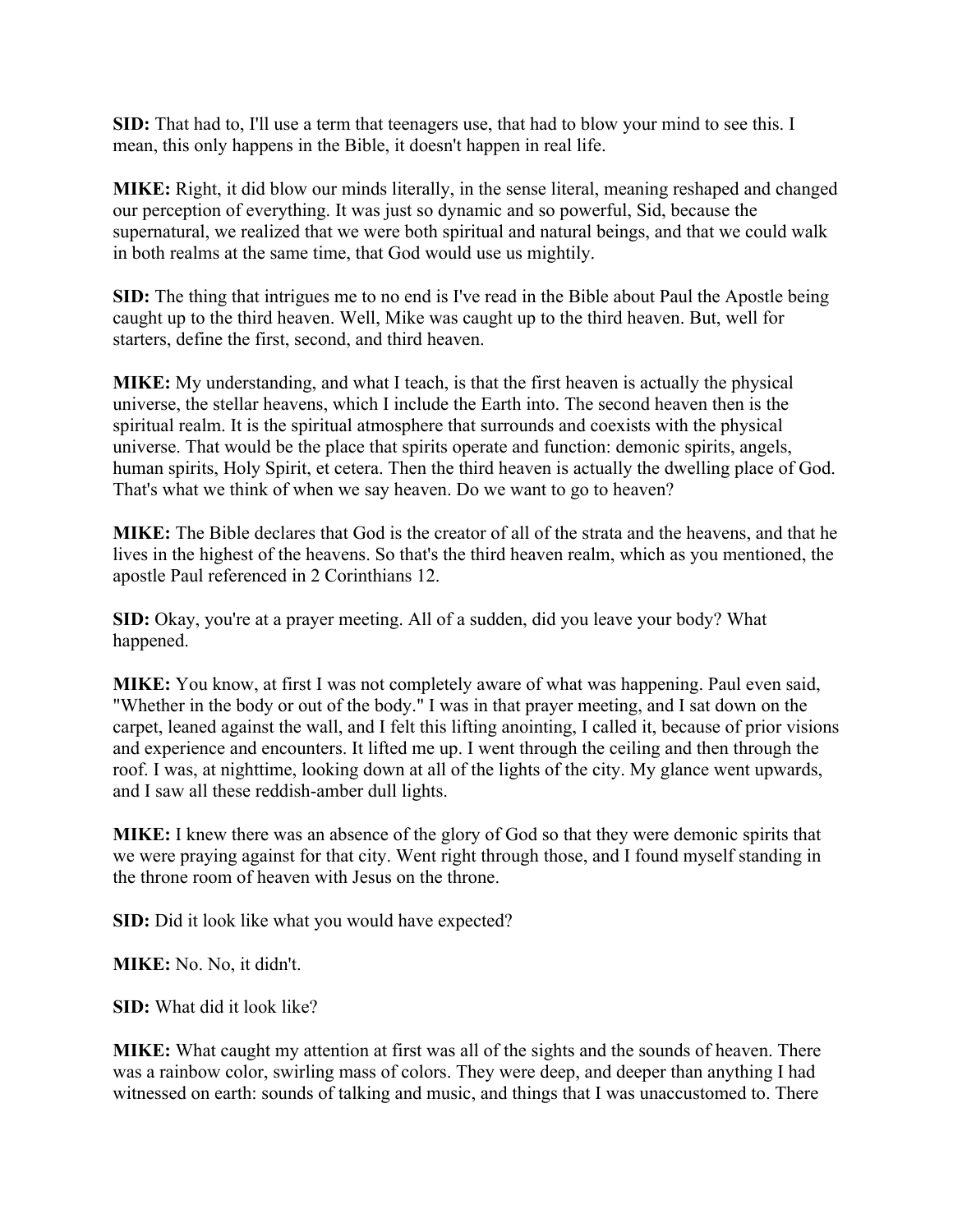were angels that were standing around on both sides of the throne, because the throne was in front of me.

**MIKE:** There were a few beings behind the throne, that I couldn't tell exactly what they were. I'd wondered if they were living creatures, I don't know.

**SID:** Did it appear shadowy, or did everything appear as real as the two of us?

**MIKE:** Oh, it was totally real just like this, yeah. The two of us, I was there. The very first thing that I noticed, Sid, in heaven, is an absence of all of the things that plague us on the Earth as far as fear and condemnation, sense of failure, any of those negative emotions that we struggle with. They were all completely gone, and I felt complete love, acceptance, and value from the Lord Jesus Christ. In my heart I was saying, "Is this what it's like to be a new creation in Christ Jesus? Is this what you created us to be, Lord?" It was amazing.

**MIKE:** Then I turned. The Lord turned me around, and he had me look in this portal down to the earth. The second thing I felt was a complete sense of boldness and authority. You know, the Lord spoke to me, because as I was looking down to the earth, I saw that prayer meeting down below, the people that were praying. I saw those amber-reddish demons that they were dealing with, the lower-level ones. But up above was a larger dull green. The Lord said, "That's the general that's commanding them. Launch your warfare from here."

**SID:** As a matter of fact, he used a term that you had never heard before. He said, "I want you to go back to earth, and teach on third heaven authority." So he's going to teach on something that he's never heard before. How did you even get this information? Do you think it was downloaded into you supernaturally? Or how did you get that?

**MIKE:** It was a combination of all of those things, because when the Lord said, "Launch a warfare from here," it was because he spoke, and I heard it come into my back, and it just echoed around inside of me. Then other words came, and they flowed out of my mouth. As I was looking at that demon, I heard myself binding its assignment, dislodging its assignment, breaking communication structures, all those kind of things. Angels were shooting down, and hearkening unto the voice and the command and the authority.

**MIKE:** When it was all over, and he gave me that assignment about, "Teach my people third heaven authority," it was to teach them a heavenly perspective. The Lord specifically said that rather than from Earth looking up with all of those fears and emotions and circumstances, to look down from above with the absence of those, understanding who Jesus has created us to be.

**SID:** What kind of insight did it give you, when from that perspective of looking down on this demonic general, and these demons, these dull-colored objects, and the prayers that were going on, that has to give you a handle on prayer like few humans have.

**MIKE:** Well, it drastically increased my boldness, because at that particular point, I had some weaponry, and I had some ammunition that I didn't previously have, and that was that we are high and lifted up. We are seated with Christ in heavenly places, and that we have the ability. I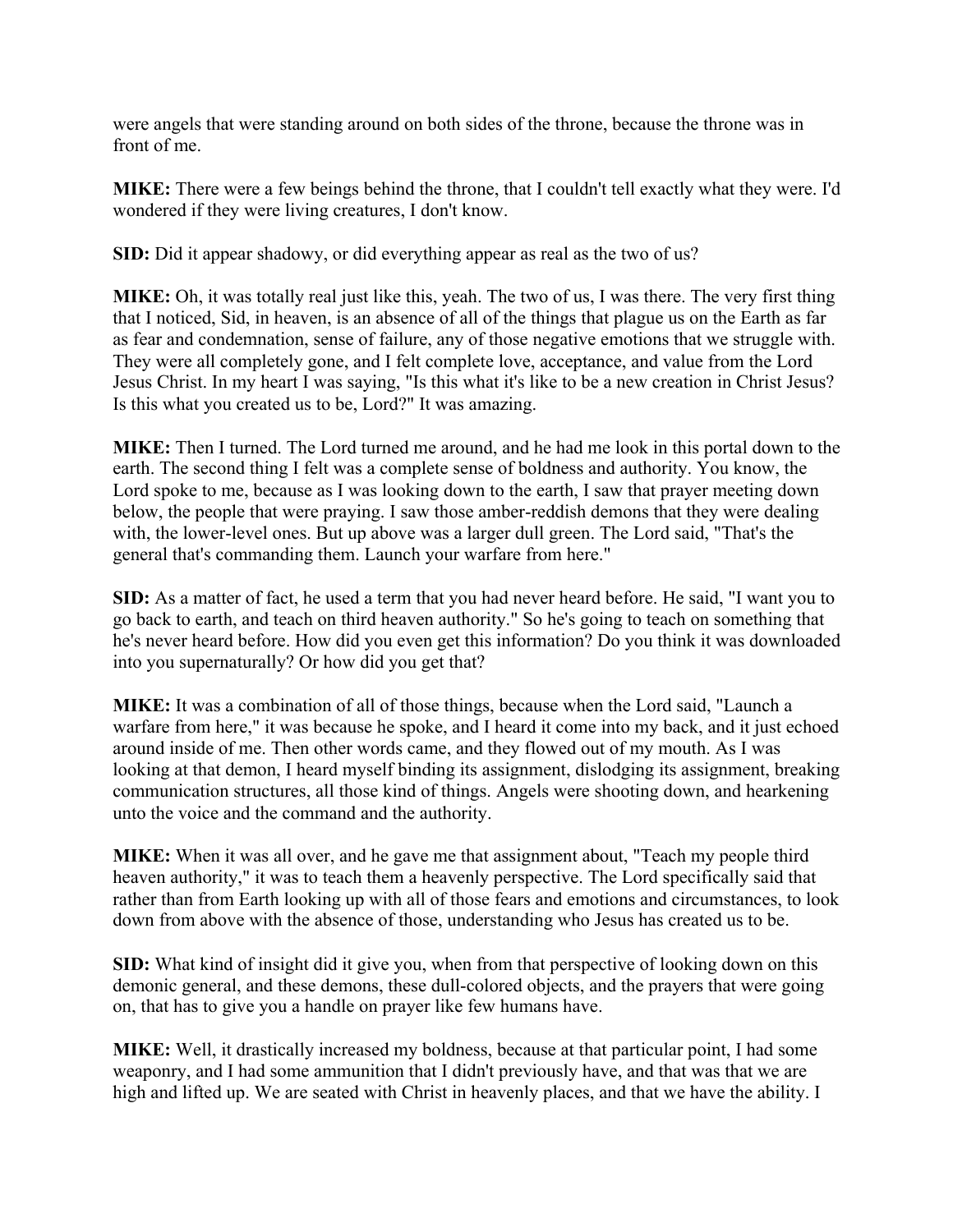talked a little bit about perceptions, spiritual perceptions that we are spirits and so forth when I got saved and filled with the Holy Spirit. But now I'm learning something about perspective, and that's what the Lord said. It's about perspective, it's about allowing the Holy Spirit to come within us.

**MIKE:** Whether it is from an encounter where we're lifted up in heaven, and looking down, or whether it's that heaven is in us, because the kingdom of God is in, among and around us. We are extensions of heaven, and that the Holy Spirit can give us that perception below. But that it is we are above the circumstances, and we command those circumstances, and we can see it from heaven's perspective.

**SID:** All right. You're beginning the question. Is this just some special, like happened to you and happened to Paul? Or is this for everyone?

**MIKE:** Oh, it's absolutely for everyone. He wouldn't have told me, "Teach my people third heaven authority," if it wasn't for everyone. So it is. People can receive that right now. It will enhance their life. It will give them the ability in the spiritual realm to hear the voice of God, and to operate from heaven's perspective.

**SID:** So your teaching on perspective, this is what I'm getting on, is as important as actually being caught up into the third heaven. Some will be caught up into the third heaven that sit under this teaching, but all will change their total perspective on spiritual warfare, on prayer, on every single aspect of the power that is available to us. I imagine you were really struck with seeing how much power there is in this…spiritual prayers.

**MIKE:** Oh, totally. In fact, just being enveloped in that scenario, and with all the power of God, it tremendously increased my faith. Before, I was a man of authority because of the Scripture, the Word. But all of a sudden it was like natural. I've been there. I've done this. It's like, okay, demons have to flee. I don't even question. I don't even have to follow them.

**SID:** So there's no doubt.

**MIKE:** No doubt.

**SID:** That's called faith. Faith is the absence of doubt. How would you like to be that? When we return, Mike will teach you how to walk in third heaven authority, and release miracles, boldness and victory in your life.

*We'll be right back to It's Supernatural. [music] [commercial] [music] We now return to It's Supernatural.*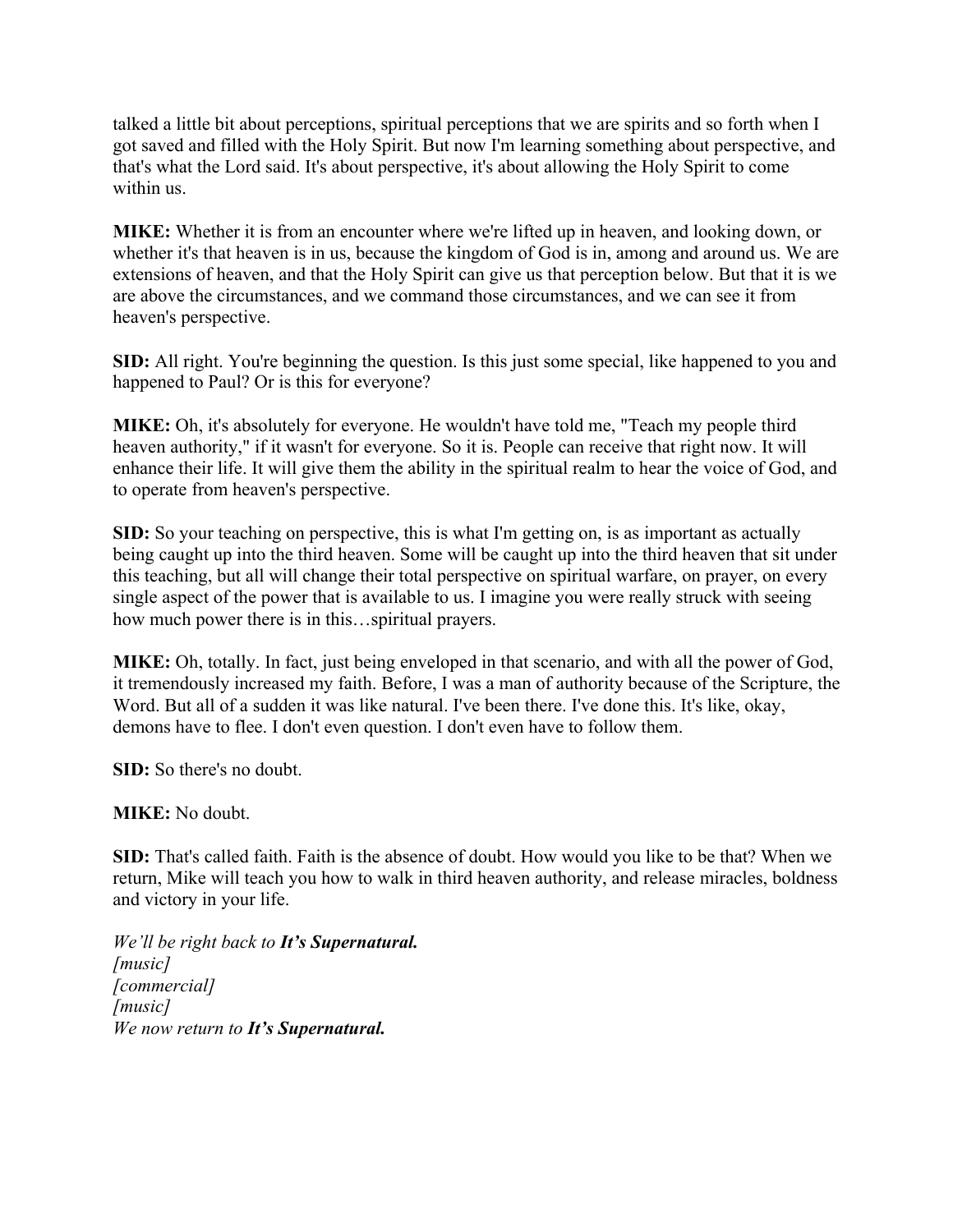**SID:** Mike, although these CDs are brand-new that we're making available, you've been teaching this for many years now. What kind of feedback do you get from people that have sat under the same teaching our people are going to get?

**MIKE:** Oh, so many reports, testimonies from people all over the world who have experience by it. A few things, like for instance, in a meeting one time I was preaching. While I was preaching, a woman in the congregation listening to me talk about third heaven authority was taken to heaven, and she saw a child that she had lost, and died early. She had been grief-stricken for many years, and God there in heaven began touching her and healing her.

**MIKE:** Another one is that a woman in one of my meetings when I was teaching, about two weeks later, she called me. She said, "Mike, ever since I heard you teach on it, God has been doing something different with me. When I pray for people, when I lay hands on people, suddenly I'm just taken up above them, and I'm looking down. Not on this linear perspective, but from above." She said, "The gifts are operating more fluently in my life now, and I'm having much more effectiveness in getting people delivered, healed. The power of God's flowing through my ministry. I'm seeing visions." It's for all of us.

**SID:** For those that are viewing right now that are very anxious to get your teaching CDs, give us a couple starting tips of experiencing third heaven perspective.

**MIKE:** Yes. I would say anybody can do it. That's very important, because I don't want people to think they have to be like me, or be caught into heaven itself to see it. Because like I said earlier, heaven is in us. So the starting point, number one, is that it's very important for people to become doers of the word. Just begin to operate in authority. You've got to believe that you have the authority. Jesus has given it to you. Then start acting on the word, and let the Holy Spirit flow through that. Signs, wonders, great things will happen if you just do it and pray.

**MIKE:** Number two then is that I would encourage them at that point to then develop, just stop and develop, because they're hearing me right now talk about this. There's something there they can grasp ahold of, and the anointing on that, where on the inside, they can begin to see themselves rise up above that situation, and an awareness from above, and look down.

**SID:** Yeah, just to be able to be above your problems, and be able to realize that you are seated in heavenly places by faith, and to realize that authority and power that you have. It's just a totally different perspective.

**MIKE:** It is. Perception and perspective, the two words that I've been using, the spiritual perception that we are spiritual beings, not just natural beings. Perspective is then in the spiritual realm, that we are seated high above all principality and power and might and dominion, and every name that's named, because we are in Jesus Christ. And so that other heavenly perspective.

**MIKE:** Number three then, is that after they've done the first two, is that at that point, while they're developing this awareness, and they're growing through it, is allow the Holy Spirit to catch you away. Allow Him to take you into the spiritual realm. Allow him to speak to you, and give you that third heaven awareness. Some of them will go to heaven, but many will just receive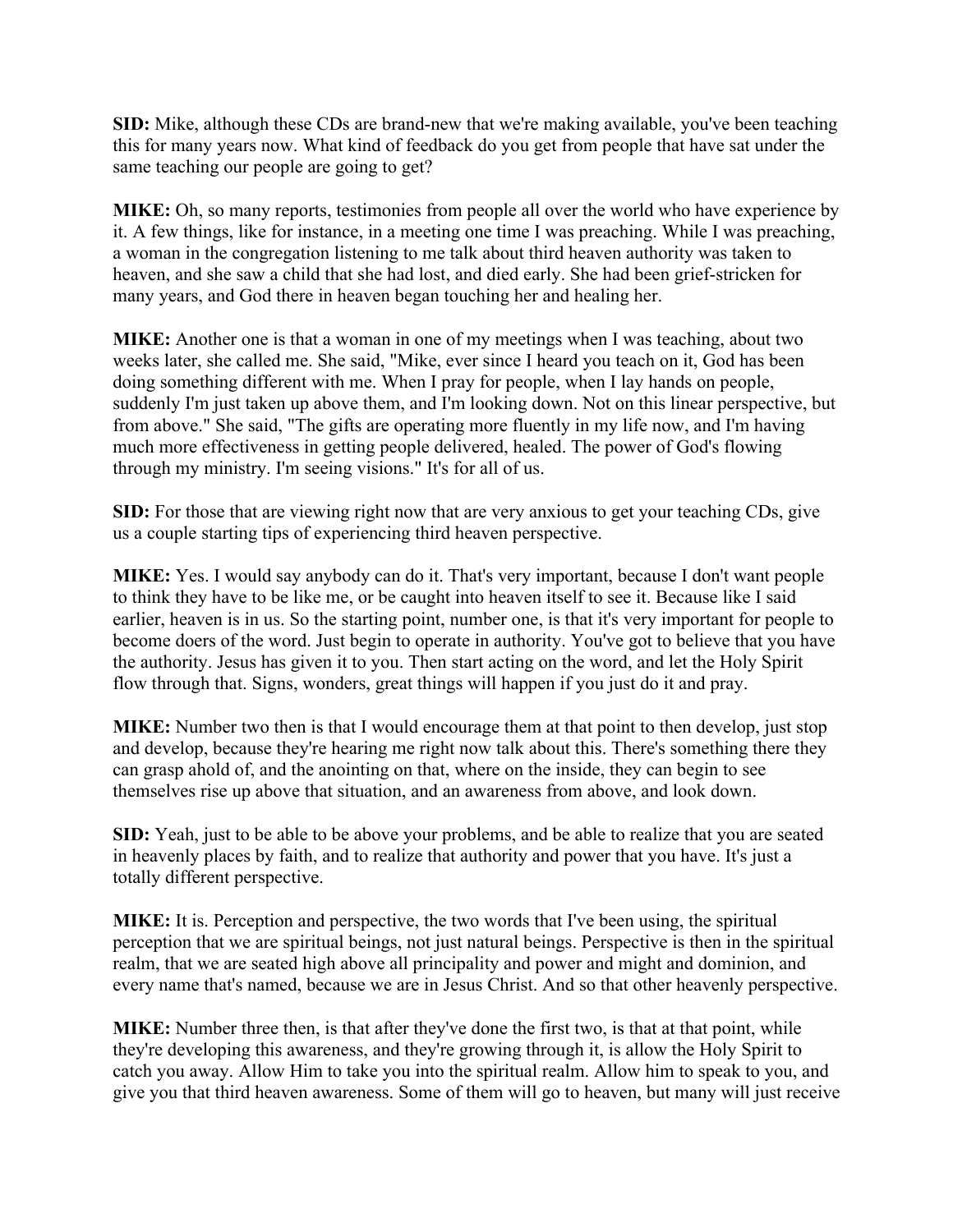this understanding, and so they begin to release, and to pray, and to operate from that position in the spiritual realm. That's a flow of anointing.

**SID:** Now Mike, I have had many guests that they see only smoke, like the visible glory of God. Many people are reporting this now, and you have been seeing this for a long time. But you teach and have seen something that I have never heard people teach on. You call it the rainbow glory.

## **MIKE:** Yes.

**SID:** What is this?

**MIKE:** Oh for decades in my ministry, I'd seen just what you described, the glory, the Shekinah glory, the cloud in meetings and other places. Tremendous glory. But in 2010 when I went to heaven, I noticed the rainbow that was the glory. Remember in Ezekiel 1 and also in Revelation 4, those two prophets talked about the rainbow over the throne being the glory of God. That's what caught my attention.

**MIKE:** Then I began having visions where the Lord was taking me away, and he was beginning to show that glory coming to the Earth for this great majestic revival. Some people call it in time. I don't know. I just know that God's on the move, and that we are going to experience the greatest numeric move of God that this planet has ever seen. I have seen in visions, that rainbow colors flowing. I've also seen it in actual meetings. I've seen it come into the room. But in those visions, I've seen it empower people. And that rainbow glory would go, and the evangelists would run through the fields. And they'd run into the cities and proclaim Jesus.

**MIKE:** I'd see the rainbow glory going, and then people who were just there, they just breathe. The glory, it would go into their lungs, and people would be saved and filled with the Holy Spirit, and healed. And just this mass evangelism, and the power of God. I believe it's connected with what my ministry at this point, that assignment of teaching third heaven authority, because it's connected with the throne of God.

**SID:** We're coming in, as you teach and many of the prophets that have been on my show teach, we're coming into a new season of God in which the veil between heaven and Earth is so thin. So if you can take this teaching, you can have a leg up, so to speak, over this new move of God's spirit. It's going to be different than anything you've ever seen before. Mike, I want you to pray for our people. I'm not even going to tell you what to pray. You yield to the Holy Spirit, and pray from the third heaven.

**MIKE:** Right now, I want everybody that's watching to just stop for a minute. Do you feel the anointing of God? The anointing of God is not only here in this room, but this anointing is flowing. It's flowing out on the airways. It's flowing into your house. It's flowing into your body now. You can sense the Holy Spirit and him breathing upon that within your being now. I ask you to just yield to that. Yield to the Holy Spirit. There's something he's going to show you perceptions, and he's going to show you perspectives. So right now, in the name of Jesus, I ask that there be a shift within your heart, there be a shift in the dynamic of the way that you are